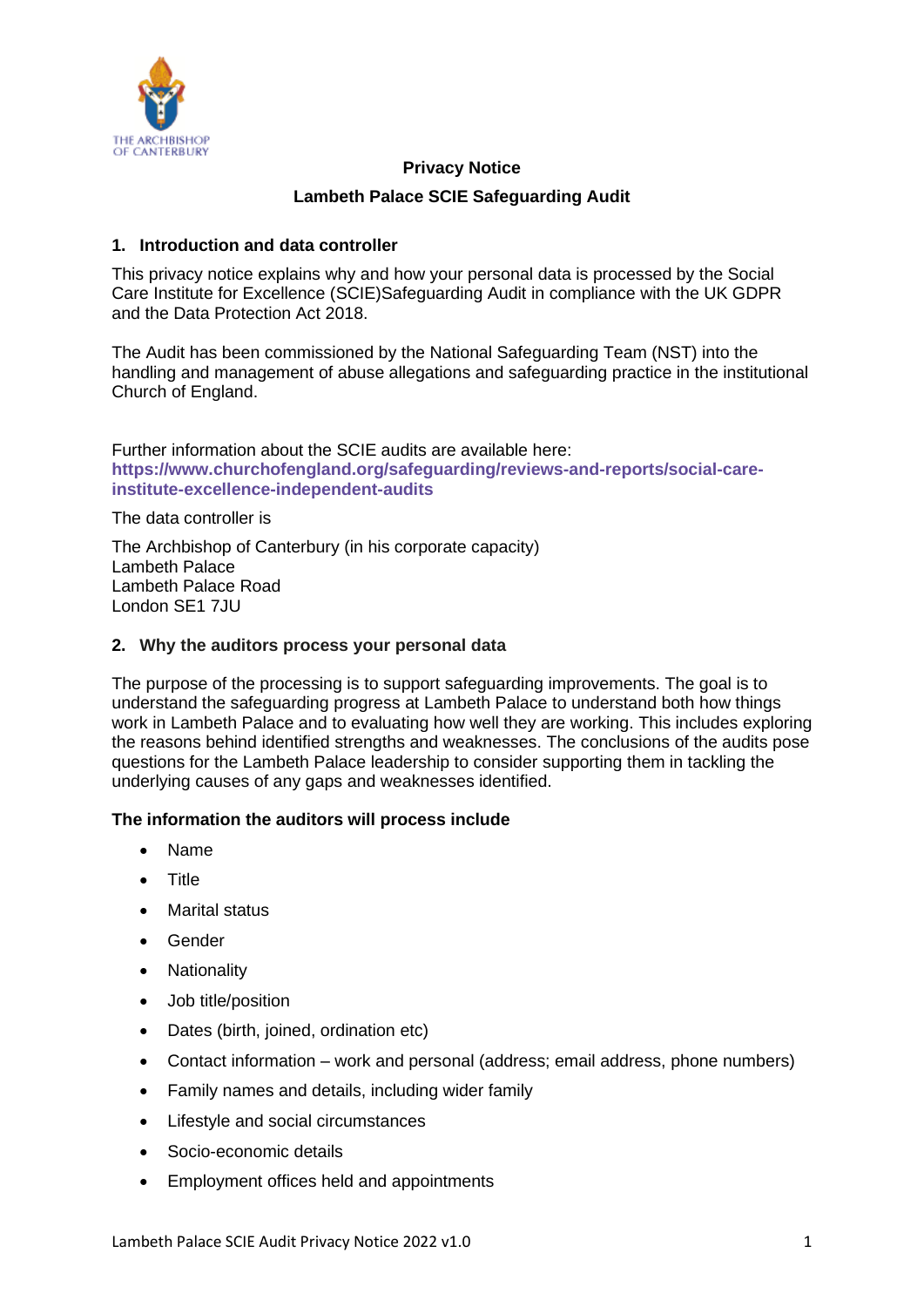

• Training attendance/certification

The auditors may also process "special categories" of information, such as:

- Race
- Ethnic origin
- Religious belief
- Health
- Sex life, or
- Sexual orientation

The auditors may also process data concerning:

• criminal convictions and offences, including criminal allegations.

The auditors may process information about:

- Current, former and retired clergy
- Current and former church officers (A church officer is anyone appointed/elected by or on behalf of the Church to a post or role, whether they are ordained or lay, paid or unpaid).
- Current and former employees
- Current and former volunteers
- Individuals who made allegations of abuse and/or raised concerns about unsafe people, practice or arrangements
- Current and former professional advisers and consultants
- Individuals whose safety has been/was put at risk
- Children and parents/carers
- Individuals who witnessed any misconduct or any unlawful acts or were alleged to witness such acts and/or raised concerns about unsafe people, practice or arrangements

The auditors may process the following types of documents, records or correspondence:

- SCIE audit survey and interviews
- Records of alerts, notifications, concerns or allegations
- Safeguarding and personal (HR/Blue) files
- Risk Assessments
- Confidential declaration forms
- Recruitment documentation e.g. DBS checks
- Training records
- Referrals
- Self-referrals
- Minutes of meetings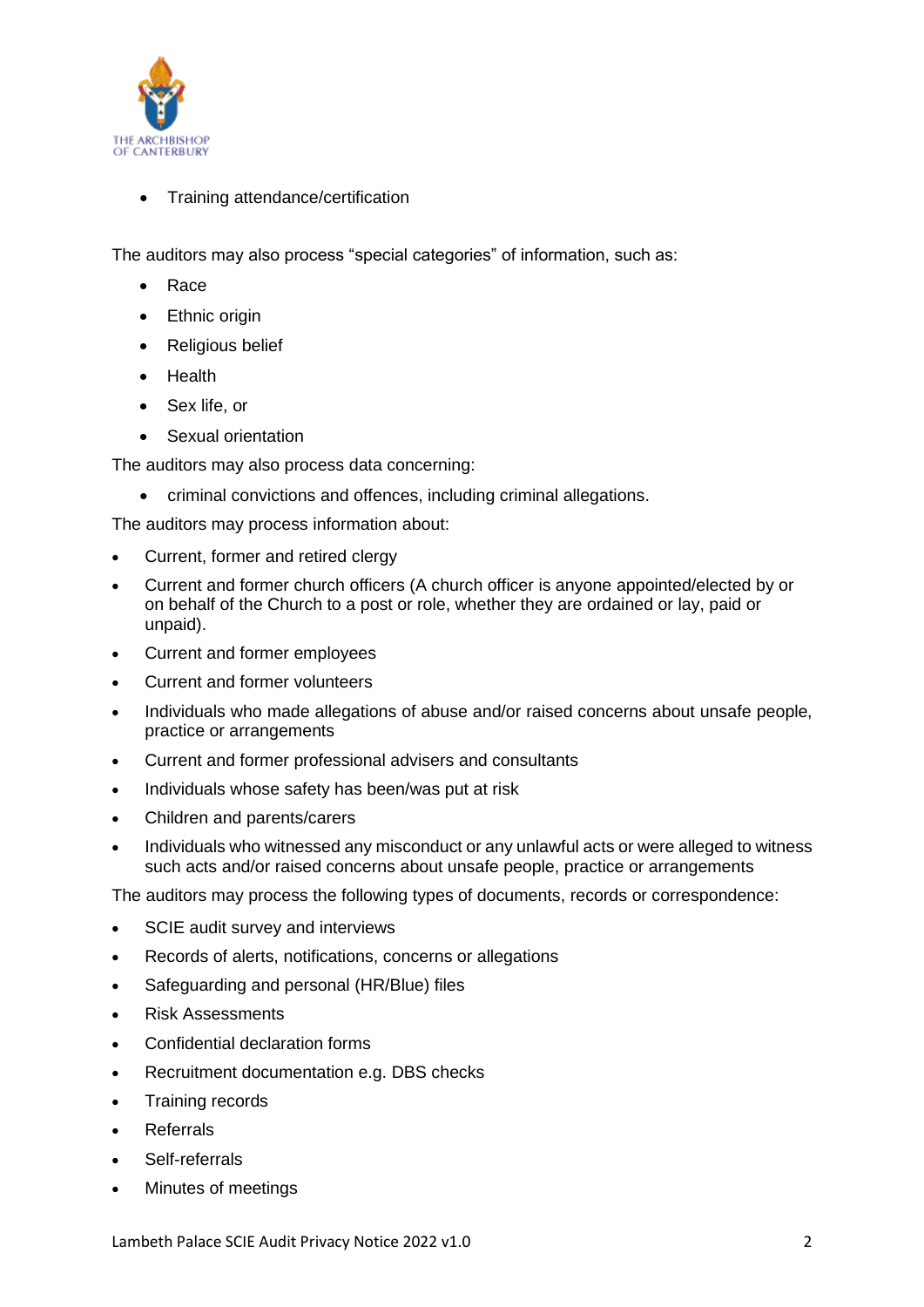

- Correspondence, including letters, emails etc.
- Telephone call notes
- Records of any enquiries, advice sought or provided
- Records provided by the police or statutory agencies
- Records or reports from independent investigations or statutory enquiries e.g., IICSA
- Any notifications provided to external parties e.g., police, local authorities, Charity Commission, insurers, etc.

## **3. The lawful bases for processing your personal information**

The auditors will process your personal data on the following lawful bases:

#### Personal data

• **Legitimate interest** – the auditors will need to process personal data to undertake the audit, in order that Lambeth Palace can take steps to enhance and improve its response to allegations of abuse and working practices, thereby ensuring a safe environment for all.

#### Legitimate Interest Assessment

We have undertaken a Legitimate Interest Assessment the summary of which sets out why we have a legitimate interest.

| We have a specific purpose with<br>a defined benefit                                                                  | The purpose of the audit is to advise and recommend<br>to Lambeth Palace improvements to its response to<br>allegations of abuse and its safeguarding working<br>practice, thereby ensuring a safe environment for all.                                                                                     |
|-----------------------------------------------------------------------------------------------------------------------|-------------------------------------------------------------------------------------------------------------------------------------------------------------------------------------------------------------------------------------------------------------------------------------------------------------|
| The processing is necessary to<br>achieve the defined benefit.                                                        | Lambeth Palace would be unable to address any<br>failings as these would not be known or understood,<br>and would be less able to improve practice, or to<br>address the concerns and needs of survivors.                                                                                                   |
| The purpose is balanced against,<br>and does not override, the<br>interests, rights and freedoms of<br>data subjects. | Data subjects have a joint interest in learning from the<br>audit and understanding what happened and what<br>needs to be done to improve practice and survivor<br>support. Data subject involvement is a key<br>component of the audit, and measures are in place to<br>protect their rights and freedoms. |

For a copy of the full Legitimate Interest Assessment, please contact Debbie McCormack whose contact details are set out at section 10 below.

Special categories and information relating to criminal convictions and offences

• **Substantial public interest** (protecting the public against dishonesty etc.) – the auditors may need to process your information where necessary for the protection of members of the public generally against seriously improper conduct, and from any failures in connection with, the institutional Church of England's activities, or for safeguarding purposes.

Consent from data subjects is not necessary. The protective function of safeguarding would be prejudiced or prevented if a data subject withheld or withdrew consent in relation to: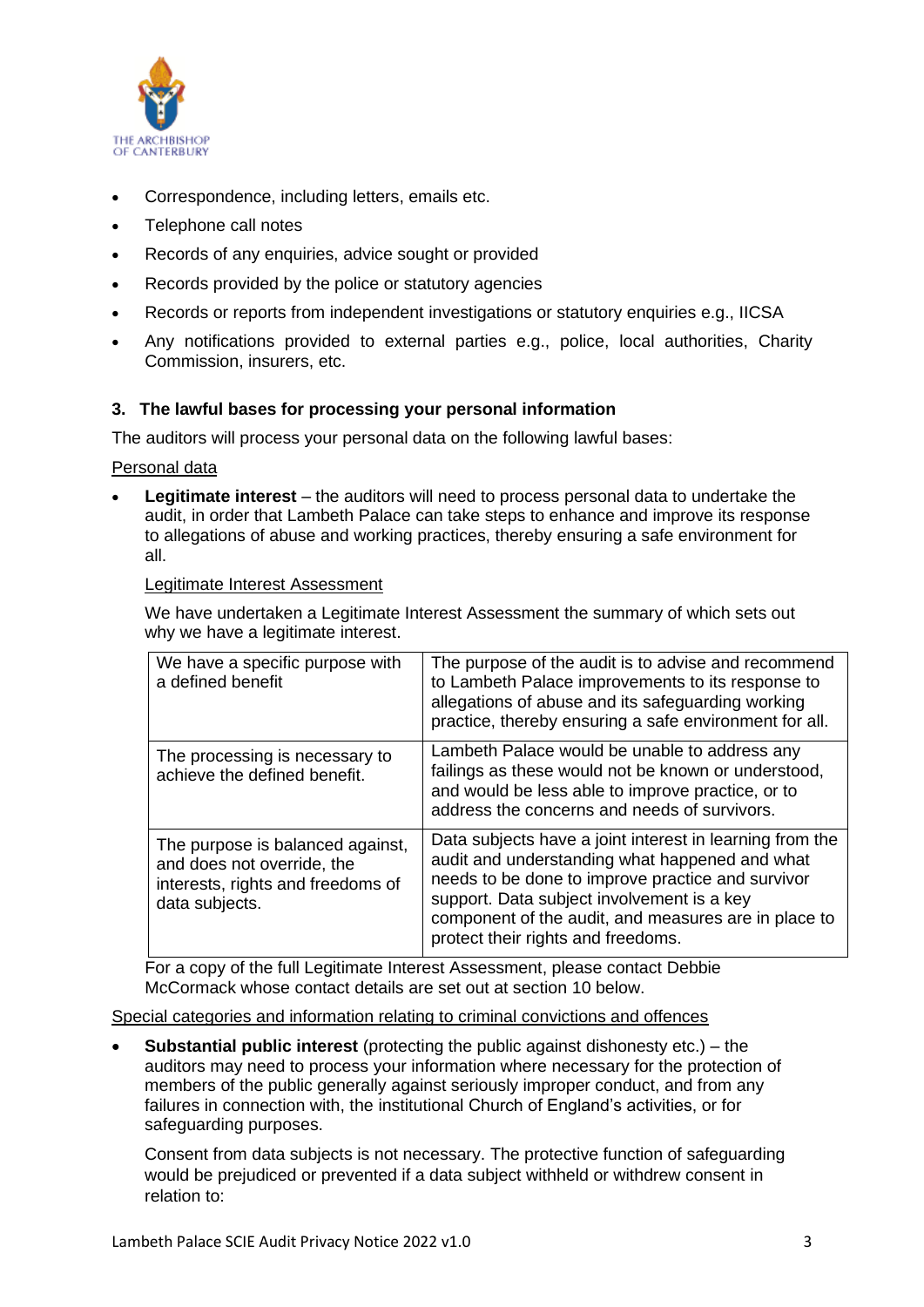

- investigations into allegations or circumstances surrounding allegations.
- understanding what failures or mistakes had been made that led to a particular situation or event or series of events.
- reviews or audits which could result in recommendations for improved practice and the protection of individuals in the Church and engaged in Church activities.

## **4. Who the auditors collect your information from**:

The auditors will process personal data that comes from various sources including:

- Members of Lambeth Palace clergy (serving and retired).
- Diocesan bishops.
- Former and current safeguarding advisors.
- Former and current members of staff
- Volunteers
- The National Safeguarding Team (NST)
- Victims/survivors and those who have made allegations of abuse and/or raised concerns about unsafe people, practice or arrangements
- Advocates, parents or guardians of those who have made allegations of abuse and/or raised concerns about unsafe people, practice or arrangements
- Witnesses to any unlawful behaviour or other misconduct.
- Statutory agencies (LADO; local safeguarding boards; police); independent or statutory enquiries.

Some information will come directly from the individuals concerned (surveys, interviews) and some will come from other sources, (e.g., case files), (see section 3 above for further information).

## **5. Sharing your information**

All personal data provided will be treated as strictly confidential.

Data may also be shared with the National Safeguarding Team (NST) should issues arise during the audit and to provide assistance if an issue that has been escalated to the NST by SCIE or Lambeth Palace.

Data may also be shared by the Lambeth Palace safeguarding officer with police or other statutory or regulatory agencies both during and after the audit, if necessary, in order to make referrals. In the event that the safeguarding officer does not make a referral as advised by SCIE, SCIE will communicate with the relevant statutory authorities directly.

When the audit is completed, the data will be anonymised for the purpose of a report and recommendations for improving Lambeth Palace's safeguarding procedures, including the response to allegations and safer working practices.

Feedback on case files will be provided to the safeguarding officer and line manager (where applicable) with recommendations for action or improvement.

The anonymised audit report and action plan will be shared with the Lambeth Palace Safeguarding Lead David Porter and the NST.

## **6. How long will your information be kept?**